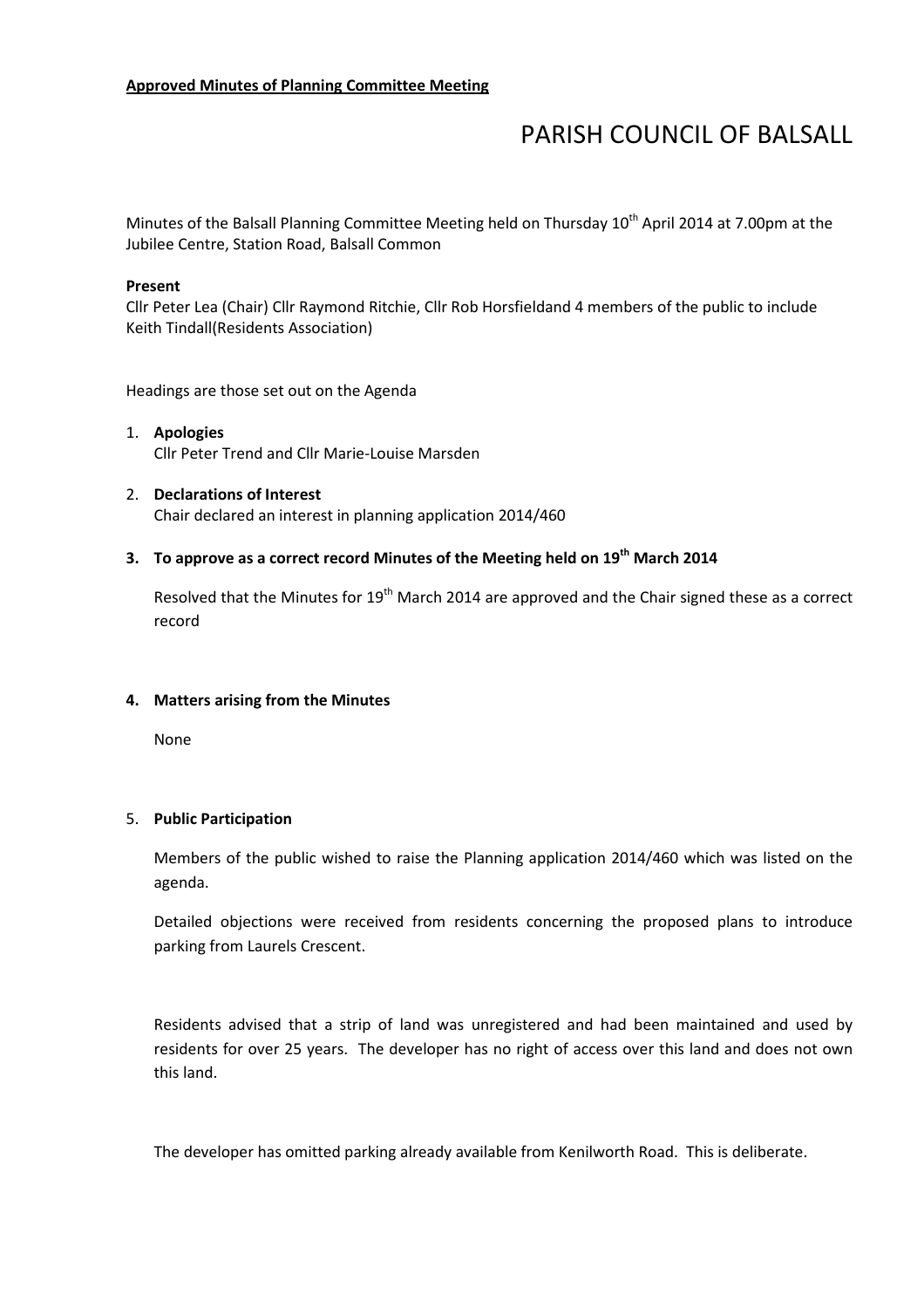The impact of the development will have a drastic impact on residents in Laurels Crescent. The area assists drainage.

## 6. Planning Applications

**6.1.** 2014/445 - Malthouse Farm, Meer End Road, Honiley - Prior notification for a steel portal framed building to house agricultural equipment

## Comment: No comment

**6.2.** 2014/429 - 112 Needlers End Lane, Balsall Common - Two storey side extension, single storey front extension, front porch and bay window and ground floor rear extension

## Comment: Neighbour notification. We support any comments made by the neighbours

**6.3.** 2014/460 - 491 Kenilworth Road, Balsall Common - Convert one dwelling into three dwellings. Single storey side extension. First floor rear extension. Parking area for 3 No. vehicles and works to highway to facilitate new turning area

Comment: Object – Please see attached letter from residents. The Parish Council supports the comments made and objects to the application on the following grounds:-

- No Right of Access from the street:
- Loss of Public Open Space and Infrastructure
- Flood Risk & Available Infrastructure
- Traffic and Parking issues
- Noise and Air Quality
- Impact on Surroundings

Full details of the reasons for the objections are set out in the attached letter sent to the Planning Officer

**6.4.** 2014/397 - Fen End House, Fen End Road - Ground floor extension to converted barn